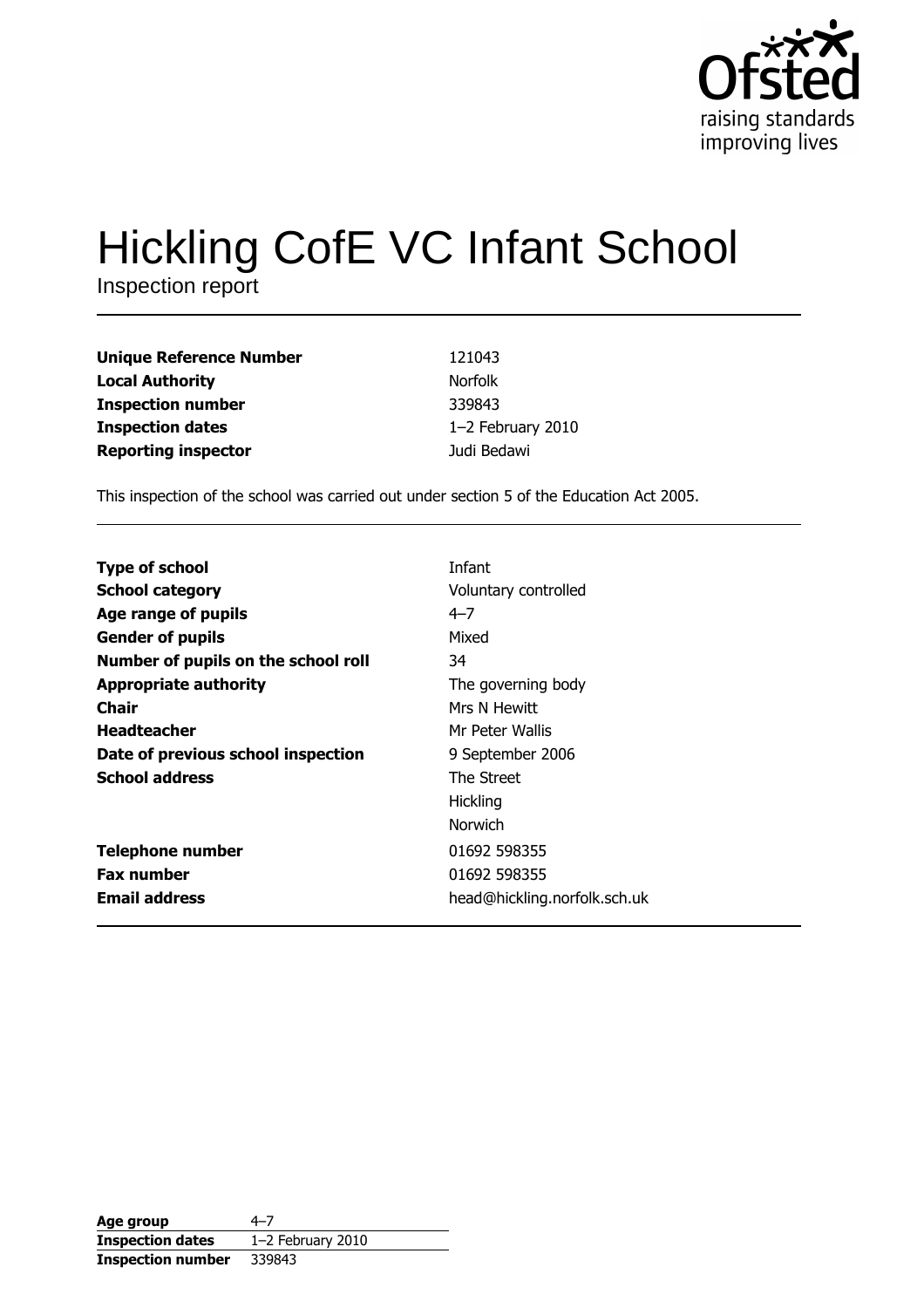The Office for Standards in Education, Children's Services and Skills (Ofsted) regulates and inspects to achieve excellence in the care of children and young people, and in education and skills for learners of all ages. It regulates and inspects childcare and children's social care, and inspects the Children and Family Court Advisory Support Service (Cafcass), schools, colleges, initial teacher training, work-based learning and skills training, adult and community learning, and education and training in prisons and other secure establishments. It rates council children's services, and inspects services for looked after children, safequarding and child protection.

Further copies of this report are obtainable from the school. Under the Education Act 2005, the school must provide a copy of this report free of charge to certain categories of people. A charge not exceeding the full cost of reproduction may be made for any other copies supplied.

If you would like a copy of this document in a different format, such as large print or Braille, please telephone 08456 404045, or email enquiries@ofsted.gov.uk.

You may copy all or parts of this document for non-commercial educational purposes, as long as you give details of the source and date of publication and do not alter the documentation in any way.

Royal Exchange Buildings St Ann's Square Manchester M2 7LA T: 08456 404045 Textphone: 0161 618 8524 E: enquiries@ofsted.gov.uk W: www.ofsted.gov.uk © Crown copyright 2010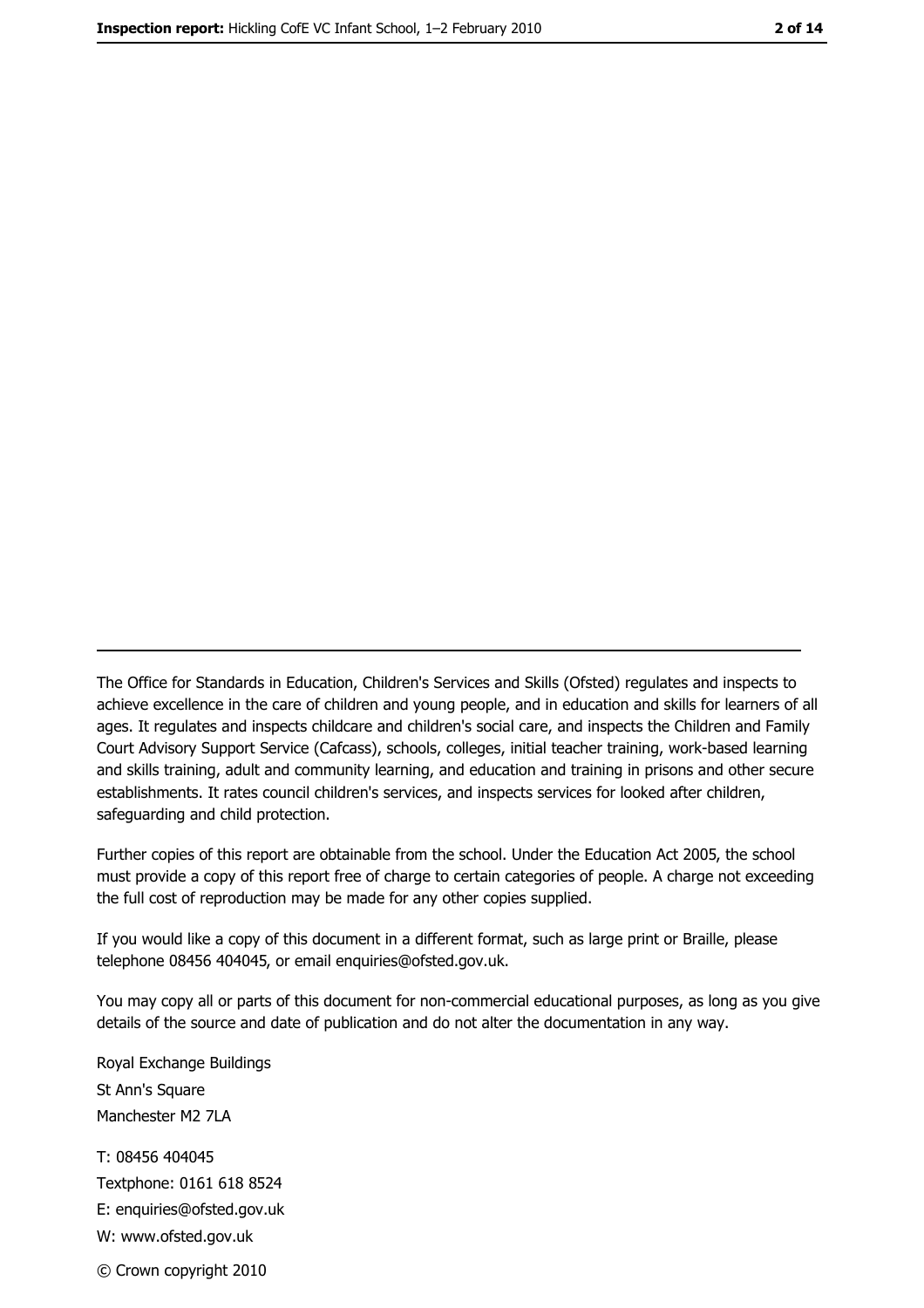# **Introduction**

This inspection was carried out by one additional inspector. The inspector spent about a third of the time observing learning, visiting six lessons and observing three teachers and held meetings with governors, staff and pupils. The inspector observed the school's work, and looked at pupils' books and a range of school documentation, policies, monitoring records and data on pupils' attainment. The inspector received and analysed 24 parental questionnaires.

The inspector reviewed many aspects of the school's work. They looked in detail at the following:

- $\blacksquare$ pupils' attainment and progress, particularly in writing and for higher attainers, and the impact of the school's efforts to raise standards
- the development, balance and creativity of the curriculum  $\blacksquare$
- the headteacher's workload compared with the delegation of responsibility to  $\blacksquare$ middle leaders
- the quality and use of assessment and its impact on pupils' progress.  $\blacksquare$

# **Information about the school**

Hickling is significantly smaller than most other infant schools. Pupils come from Hickling and two other small villages, Sea Palling and Waxham. All pupils are from White British backgrounds. A well above average proportion of pupils have special educational needs and/or disabilities and a statement of special educational needs. Pupil mobility throughout the school is low. There are two classes, one for Reception aged children and Year 1 pupils and the second for Year 2 pupils. There are 3 part-time teachers who job share, with one temporarily covering a maternity leave. One of the part-timers was not working on the days of inspection. The headteacher spends about 60 percent of his time teaching. Most children attend the village playgroup. Because there are few infant-aged children, the school roll is falling. The school has the Activemark award. Pupil numbers are very small, so national data about achievement and attainment is statistically unreliable, and should be treated with caution.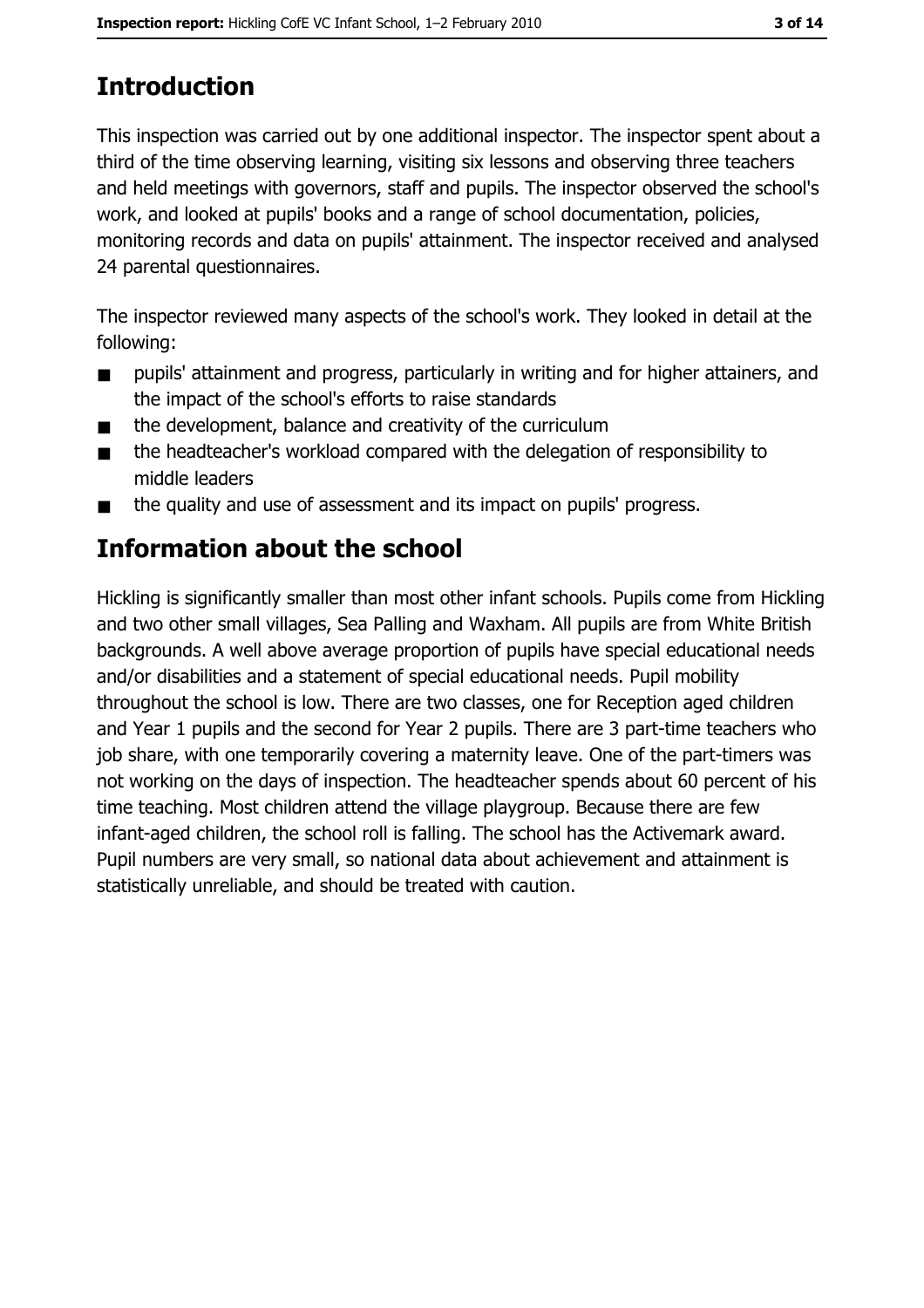# **Inspection judgements**

## Overall effectiveness: how good is the school?

#### The school's capacity for sustained improvement

### **Main findings**

In this small and welcoming village school, pupils receive a good quality education. They enjoy learning and are well motivated to do their best, saying, 'We like school, learning is fun'. The skilled and forward-thinking headteacher has a steadfast focus on further raising standards and pupils' progress. Children's level of skills on entry to the Reception class is generally in line with age related expectations, being lower in creative development and strongest in attitudes, personal and physical development. However, cohorts and numbers vary year on year. Currently, almost all Reception children are summer-born. They are, however, making good progress in all areas of learning, particularly in speaking and listening and social skills. They confidently explain their often imaginative and mature ideas. Phonics sessions help them to effectively develop their emergent writing. Teaching in the Early Years Foundation Stage is good so children get a positive start to their education. Good teaching continues through the school, with outstanding practice modelled by the headteacher. This builds impressively on pupils' ideas, interests and understanding, so that their progress is good and sometimes better. Current standards of attainment are improving and mostly above average. Progress for pupils with special educational needs and/or disabilities and for those whose circumstances make them most vulnerable is good, due to the focussed, often one-to-one support they receive. However, the staff are not yet fully confident at getting to grips with analysing attainment data or using it to focus on smarter individual targets to accelerate learning outcomes, especially in writing and to challenge higher attaining pupils. Additionally, the use of marking is inconsistent in enabling pupils to understand how they can best improve the content and presentation of their written work. Pupils enjoy discovering new skills. They have the opportunity to do this through the increasingly imaginative curriculum that is starting to impact well on their learning. Reading is enjoyed and pupils regularly select new books from the library to read at home. Pupils behave well at all times, readily offering help to each other. Instructions are followed promptly, with pupils often working in 'pin-drop' silence. They enjoy sharing their views and respect others' opinions. Attendance is satisfactory rather than good because some families take term-time holidays. Pupils are fully involved in community and parish life. There are some wider and global links, mostly through fundraising. Pupils like to be healthy and are keen on sport, with some good skills seen in an after-school badminton group. They feel safe, well cared for and able to ask adults in the school if they need help. Parents are supportive of their children's learning at home and school. They are extremely positive about their children's confidence, enjoyment and progress in learning.

 $\overline{2}$  $\overline{2}$ 

The governing body has developed well since the last inspection and governors have a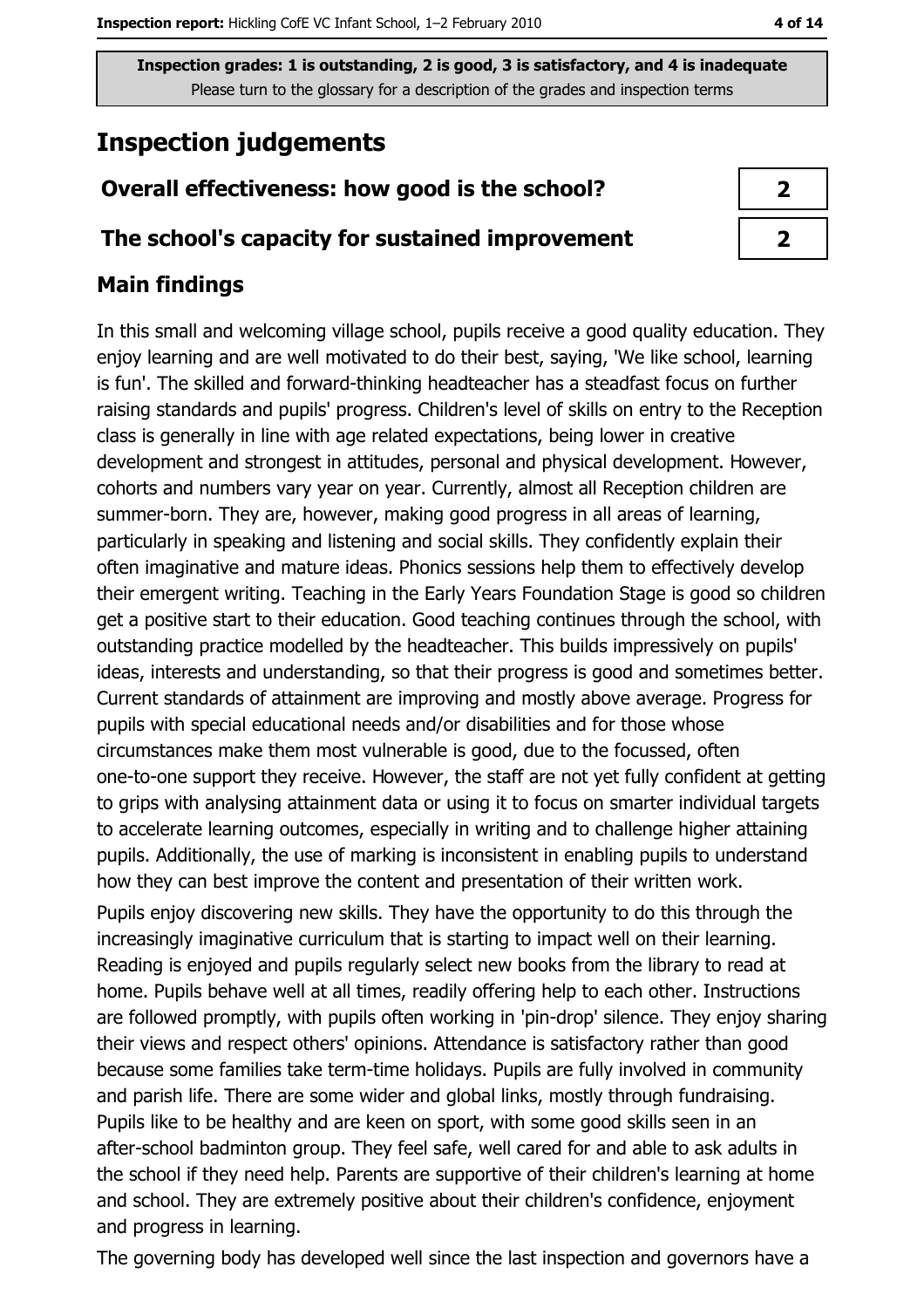clear view of the school's strengths and areas for development. The headteacher is at the helm of the schools' ongoing development. However, the part-time middle managers do not take sufficient responsibility for sharing this very considerable workload. The school's self-evaluation is accurate, previous report issues are fully addressed, pupils' progress is good and standards are now rising, so that capacity for further improvement is good.

## What does the school need to do to improve further?

- Develop the leadership role and accountability of the part-time middle managers by:  $\blacksquare$ 
	- delegating areas of responsibility for aspects including special educational needs co-ordination, assessment and tracking, attendance and extended schools
	- ensuring that they regularly monitor, evaluate and review their areas of responsibility to further raise standards, achievement and pupil outcomes.
- Make greater use of assessment information to raise achievement, particularly in writing and for higher attaining pupils, by:
	- improving the accuracy of teachers' use and understanding of data and of pupils' levels of attainment, and using the information gained to improve planning
	- setting specific targets that are revised as pupils achieve them
	- using consistently informative marking that helps pupils to know how well they have done and how to improve their work independently.

## **Outcomes for individuals and groups of pupils**

Pupils are happy, inquisitive and enjoy challenging their teachers and each other with exceptionally mature questions. This was seen when the youngest children and pupils observed a picture and debated whether one of the figures might be God's wife, mother or perhaps the mother of Jesus, Pupils think their teachers are good at helping them when they find learning hard. They say they like doing work in their 'writing at home books'. They also say 'they have to listen to their teachers' and they understand that they are expected to work hard.

Attainment by the end of Year 2 in recent years has been broadly average. However, current standards seen in lessons are mostly above average, although too much reliance on worksheets has hindered the opportunity for extended, creative writing and the development of handwriting. This is an identified area for development. Staff are not yet fully confident in analysing or using attainment and tracking data to set precise targets for learning, or to accurately know and build on pupils' levels of attainment, including that of higher attaining pupils who say work is often easy. Current Reception children and Year 1 pupils are progressing exceptionally well in their speaking and listening skills. Most pupils have a good grasp of mathematical concepts. Pupils with special educational needs and/or disabilities make good progress. Pupils like working independently but are

 $\overline{2}$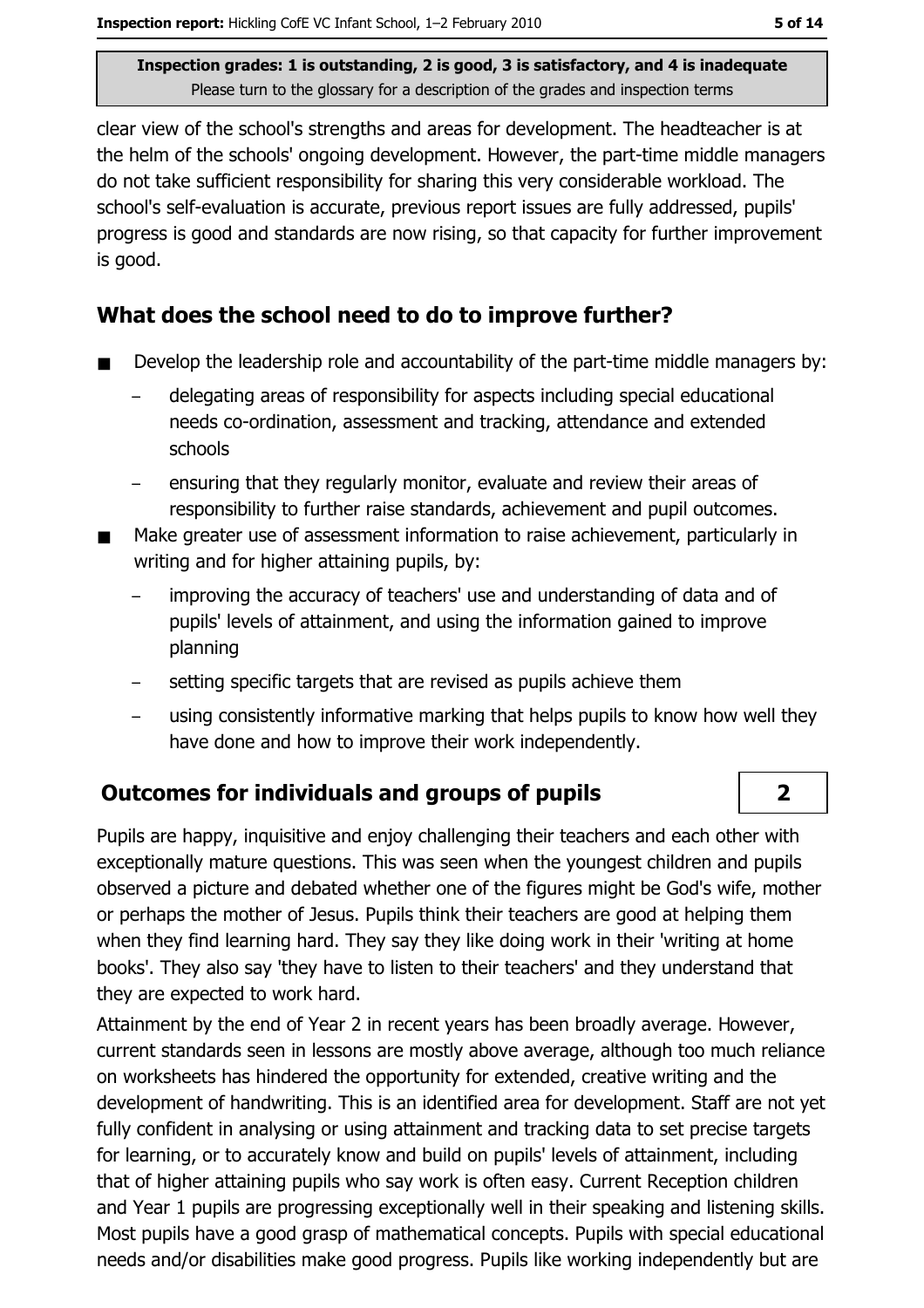less confident in improving their own work.

Behaviour is good and pupils build positive relationships with their classmates and adults in the school, adding much to the calm learning environment. Pupils say they feel very safe because they are taught how to look after themselves, including by visitors such as the community police officer and paramedics. They have a strong understanding of health, diet and fitness and know why it is important to 'warm down' after exercise. They enjoy participating in the weekly after-school sports club. Pupils are proud of their school choir and there is a waiting list for the weekly art club. Pupils make a good contribution to the parish and local community through helping to design traffic calming signs in the village and by fundraising and regularly visiting a home for older people. They like talking to an elderly villager who visits and used to attend the school. They raise money for global and local charities, including Amnesty International. Pupils know that prejudice and discrimination exist in society and are keen to learn even more about other cultures and lifestyles. Year 2 pupils are excited about moving on to junior school, because the staff prepare them well by answering their questions and pre-visits start well ahead of transfer.

These are the grades for pupils' outcomes

| Pupils' achievement and the extent to which they enjoy their learning                                                     |                |
|---------------------------------------------------------------------------------------------------------------------------|----------------|
| Taking into account:<br>Pupils' attainment <sup>1</sup>                                                                   | 3              |
| The quality of pupils' learning and their progress                                                                        | $\overline{2}$ |
| The quality of learning for pupils with special educational needs and/or<br>disabilities and their progress               |                |
| The extent to which pupils feel safe                                                                                      |                |
| <b>Pupils' behaviour</b>                                                                                                  |                |
| The extent to which pupils adopt healthy lifestyles                                                                       |                |
| The extent to which pupils contribute to the school and wider community                                                   |                |
| The extent to which pupils develop workplace and other skills that will<br>contribute to their future economic well-being |                |
| Taking into account:<br>Pupils' attendance <sup>1</sup>                                                                   |                |
| The extent of pupils' spiritual, moral, social and cultural development                                                   |                |

The grades for attainment and attendance are: 1 is high; 2 is above average; 3 is broadly average; and 4 is low.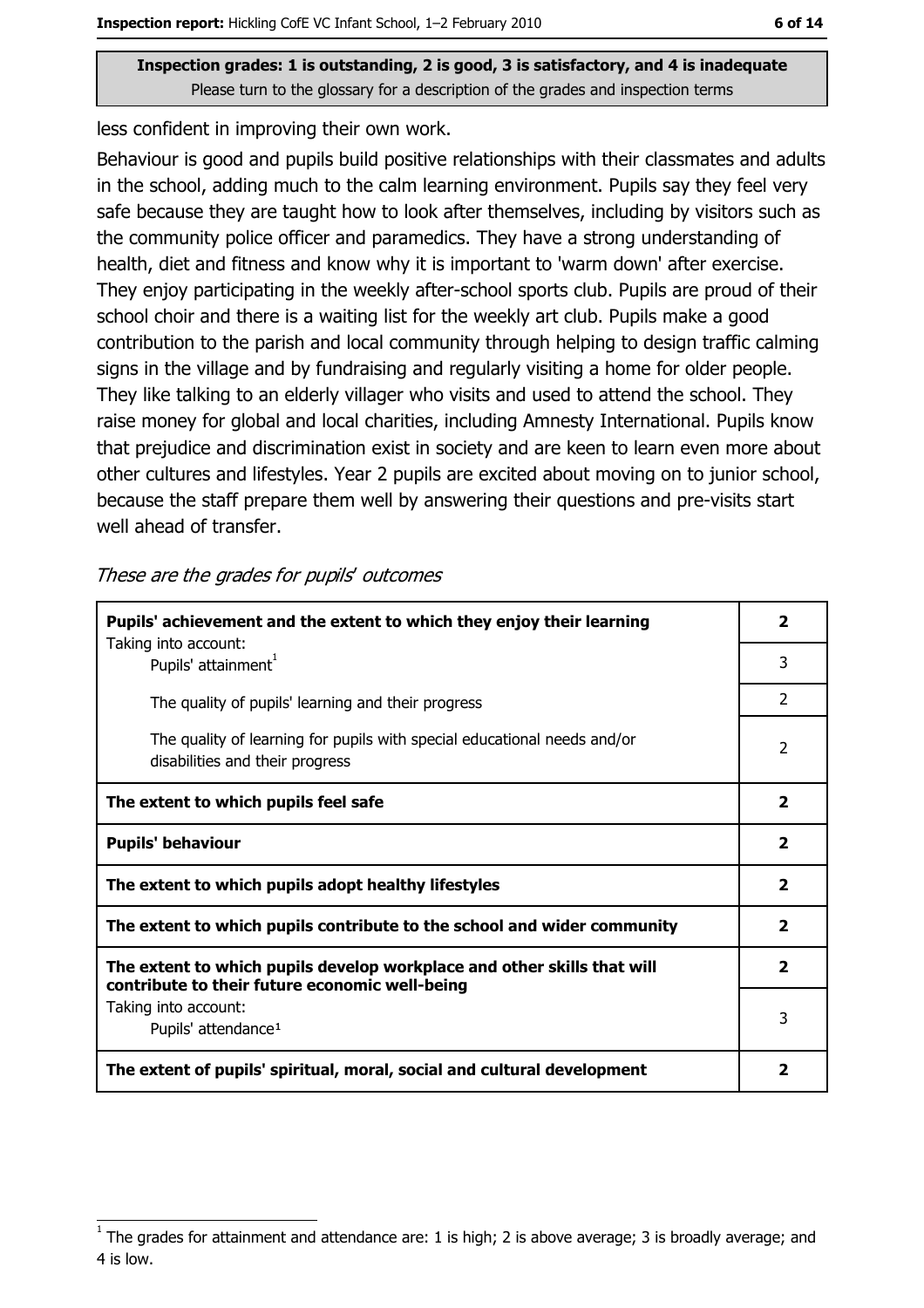#### How effective is the provision?

Teachers' use of questioning, their subject knowledge and ability to build on and capture pupils' imagination and ideas to develop learning are significant features of the good or better teaching. In lessons, teaching assistants support learning effectively. The skilled one-to-one attention given to the most needy pupils, including those with special educational needs and/or disabilities allows them to overcome their barriers to learning. Teaching increasingly develops in ways to inspire and entrance pupils, for example, 'jumping' into a picture to explore it more closely, leading to a cascade of ideas and wonderful sentences. Occasionally, teachers spend too long talking so that time is reduced for the real business of learning. Peer assessment is developing well in physical education lessons, with pupils giving helpful pointers for improvement. There is evidence of some assessment in lessons, particularly in the Early Years Foundation Stage, but marking across the school is inconsistent with some work unmarked or praise given for careless presentation. This leads to pupils being unsure about how to improve their own work.

The curriculum has been reviewed to provide wider opportunities for pupils to develop their creativity across subjects, engage in thinking and develop their basic skills. It meets their needs well. Information and communication technology is used well and is accessible to pupils in lessons, including those with special educational needs and/or disabilities. Pupils greatly enjoy physical education enriched by a good uptake of sporting activities, through the Activemark status. The school funds sports coaching and makes good use of local leisure facilities. Different faiths are celebrated and the school is well resourced, including multicultural learning materials. The curriculum is carefully adapted to match individual needs. Visits and visitors significantly enrich pupils' awareness of life beyond their local area. Good use is made of facilities available within the school cluster group and this has a positive impact on pupils' social and personal development.

Pastoral care and support are strengths of the school. The staff know the pupils and their families extremely well. They put the pupils first and are committed to helping them to achieve and succeed. There is a wide range of external support and advice available, including speech therapy, to enable pupils to focus on learning. There are well-established links with the village playgroup and with the receiving junior schools to ensure a smooth transition process.

| The quality of teaching                                                                                    |  |
|------------------------------------------------------------------------------------------------------------|--|
| Taking into account:<br>The use of assessment to support learning                                          |  |
| The extent to which the curriculum meets pupils' needs, including, where<br>relevant, through partnerships |  |
| The effectiveness of care, guidance and support                                                            |  |

These are the grades for the quality of provision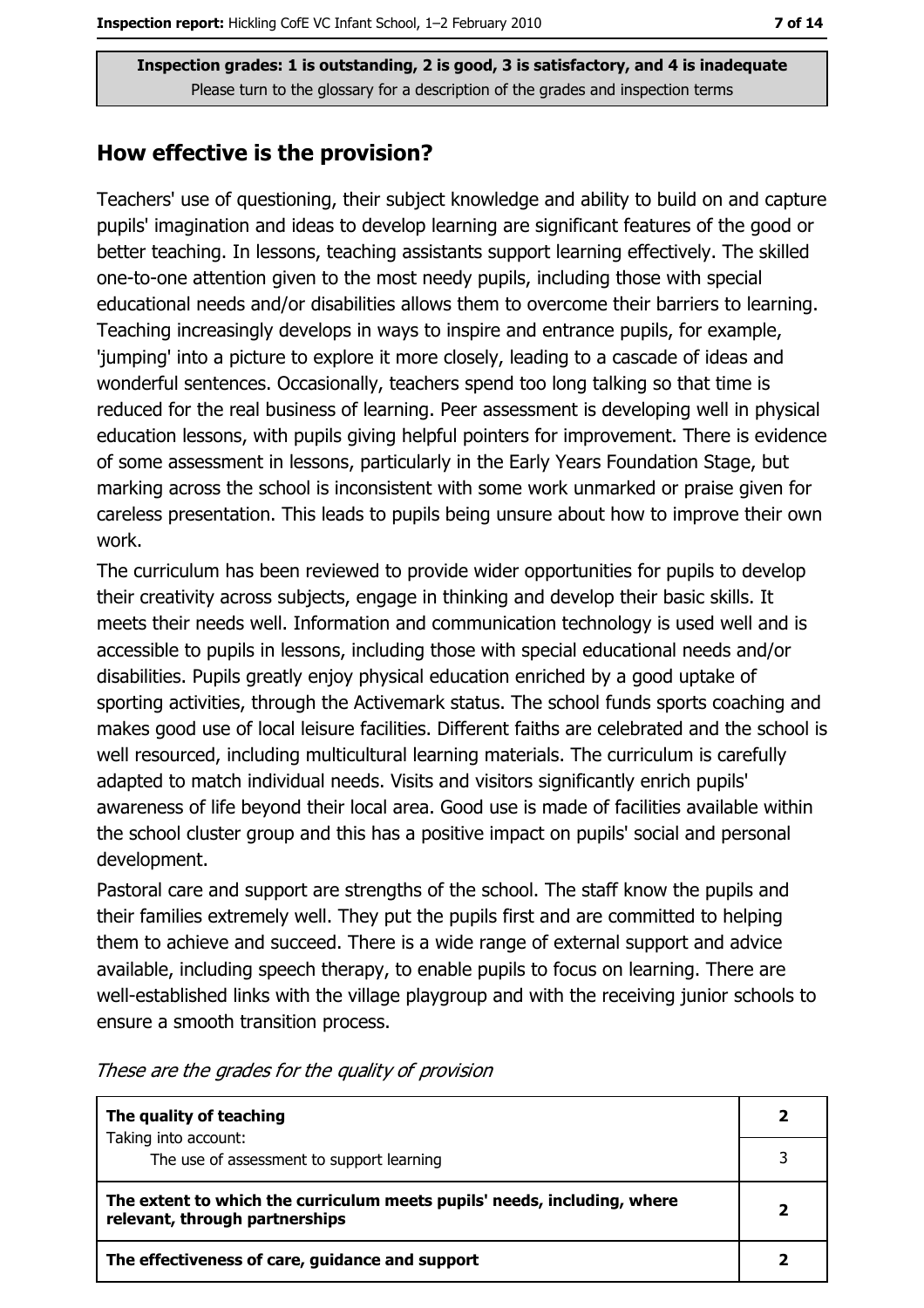#### How effective are leadership and management?

The determined headteacher, working steadfastly with staff, has successfully developed the focus on raising pupils' achievement and attainment so that outcomes for pupils are good. The school has rightly identified that it has more to do to raise the achievement of higher attainers, and to further improve writing. There is a clear improvement plan based on the most important priorities, thorough data analysis, monitoring and evaluation. Standards are rising in all aspects of the school's work.

The governing body has moved on well since the last inspection and now has a good overview of the schools' performance, providing challenging support to the headteacher. However, the part-time middle managers have yet to share more of the headteacher's excessive workload and take on a wider management role, including monitoring and evaluation, beyond subject responsibilities. The school is at the centre of its community and has forged many links with a wide range of schools and local businesses to broaden pupils' views. The promotion of community cohesion is satisfactory because although the school has a clear action plan to extend its links, global aspects are less well developed. All pupils are treated fairly and equally and specific needs are met well. Safeguarding is good and meets current government requirements. Governors are well-trained in aspects such as child protection and in their responsibilities for health and safety. Parental partnerships are good, with supportive parents closely involved with and informed about their children's learning. Resources and finance are well-managed.

The effectiveness of leadership and management in embedding ambition and  $\mathbf{z}$ driving improvement Taking into account:  $\overline{2}$ The leadership and management of teaching and learning The effectiveness of the governing body in challenging and supporting the  $\overline{2}$ school so that weaknesses are tackled decisively and statutory responsibilities met The effectiveness of the school's engagement with parents and carers  $\overline{2}$  $\overline{2}$ The effectiveness of partnerships in promoting learning and well-being The effectiveness with which the school promotes equality of opportunity and  $\overline{2}$ tackles discrimination The effectiveness of safeguarding procedures  $\overline{2}$ The effectiveness with which the school promotes community cohesion  $\overline{\mathbf{3}}$ The effectiveness with which the school deploys resources to achieve  $\overline{2}$ value for money

These are the grades for leadership and management

# **Early Years Foundation Stage**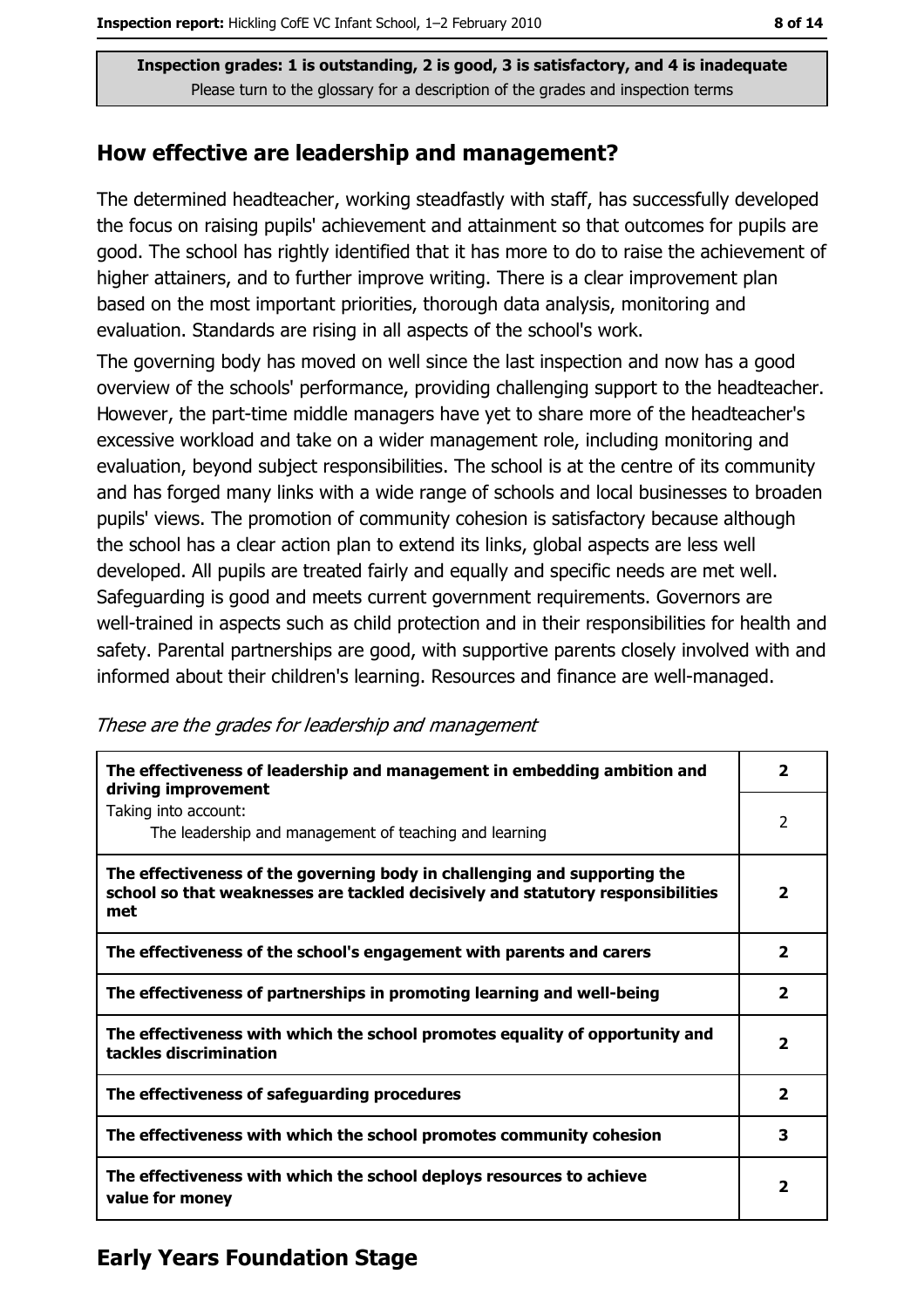Children get off to a flying start to learning in the Early Years Foundation Stage. Their personal development is enhanced by sharing their class with Year 1 pupils who set a good example to them. Most children already know each other from attending the local playgroup, settling quickly into routines that help them to feel well cared for and secure. Their concentration levels are good and they persevere when faced with challenges. Their speaking, listening and thinking skills are particularly good and they almost all communicate fluently. They make good progress and most are ready for more focused learning as they start Year 1. Teaching is good, as is knowledge of the needs of very young children. They are encouraged to be independent but there is an over-reliance on using worksheets. Planning and assessment do not always build consistently on children's prior attainment to provide rigorous enough information about their progress. Resources and the curriculum are good and enrich children's experiences. Children say there are lots of toys to play with. Safeguarding and welfare arrangements are good and parents are kept well-informed and involved. Leadership and management are good.

These are the grades for the Early Years Foundation Stage

| <b>Overall effectiveness of the Early Years Foundation Stage</b><br>Taking into account:     | 2             |
|----------------------------------------------------------------------------------------------|---------------|
| Outcomes for children in the Early Years Foundation Stage                                    |               |
| The quality of provision in the Early Years Foundation Stage                                 |               |
| The effectiveness of leadership and management of the Early Years<br><b>Foundation Stage</b> | $\mathcal{P}$ |

#### **Views of parents and carers**

Parents and carers responding to the questionnaire all say that they are kept well informed and supported to help their children's progress, that their children enjoy school and that their needs are fully met. Additionally, parents believe that teaching is good, and that their children have healthy lifestyles. Almost all parents are reassured that their children are safe, behaviour is good and that the school is well led and managed. The inspector fully agrees with parents' extremely positive views of the school.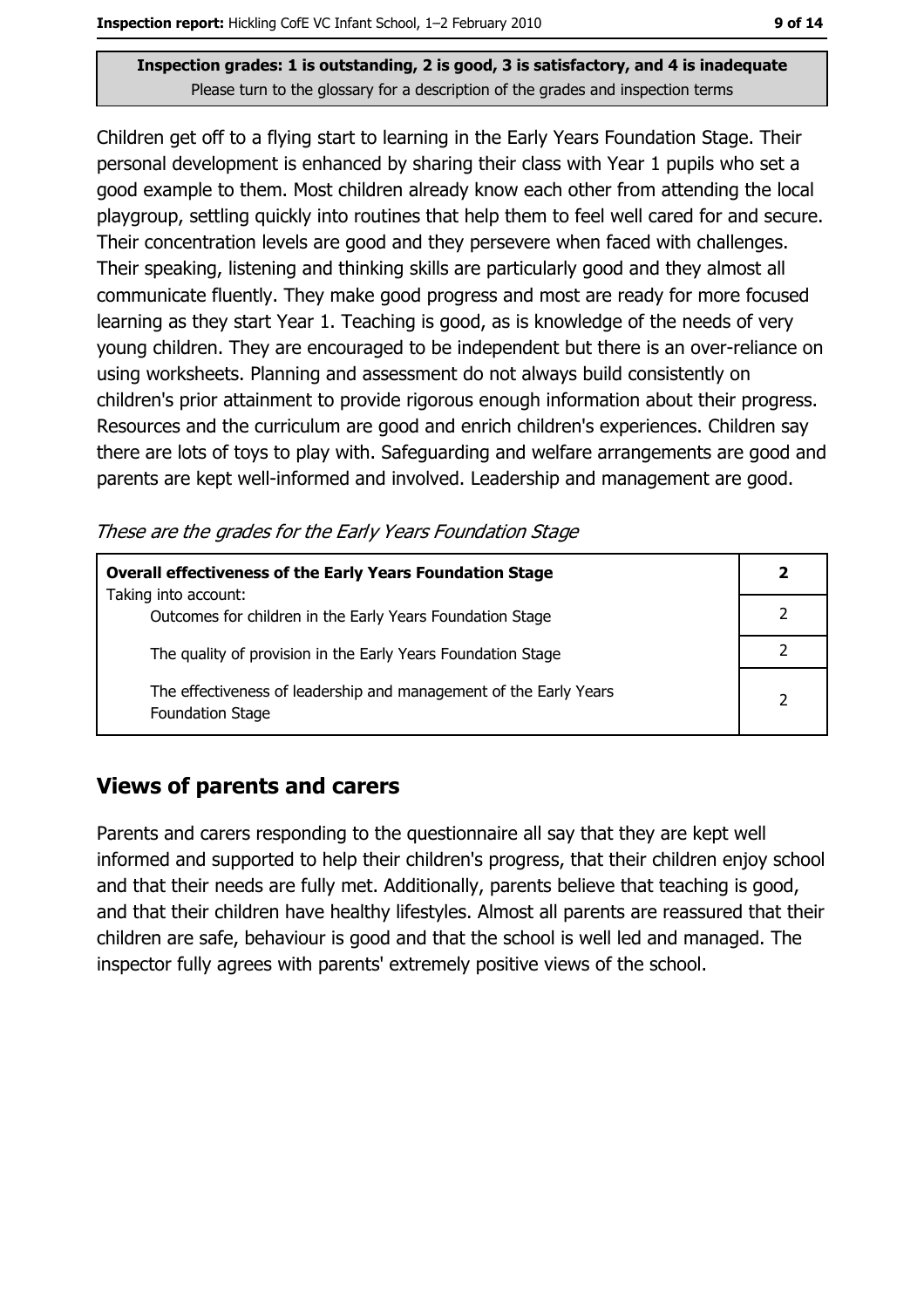## Responses from parents and carers to Ofsted's questionnaire

Ofsted invited all the registered parents and carers of pupils registered at Hickling CofE VC Infant School to complete a questionnaire about their views of the school.

In the questionnaire, parents and carers were asked to record how strongly they agreed with 13 statements about the school. The inspector received 23 completed questionnaires by the end of the on-site inspection. In total, there are 34 pupils registered at the school.

| <b>Statements</b>                                                                                                                                                                                                                                       | <b>Strongly</b><br><b>Agree</b> |               | <b>Agree</b>   |               | <b>Disagree</b> |                | <b>Strongly</b><br>disagree |                  |
|---------------------------------------------------------------------------------------------------------------------------------------------------------------------------------------------------------------------------------------------------------|---------------------------------|---------------|----------------|---------------|-----------------|----------------|-----------------------------|------------------|
|                                                                                                                                                                                                                                                         | <b>Total</b>                    | $\frac{0}{0}$ | <b>Total</b>   | $\frac{0}{0}$ | <b>Total</b>    | $\frac{0}{0}$  | <b>Total</b>                | $\frac{0}{0}$    |
| My child enjoys school                                                                                                                                                                                                                                  | 17                              | 71            | $\overline{7}$ | 29            | $\mathbf{0}$    | $\mathbf{0}$   | $\mathbf{0}$                | $\mathbf{0}$     |
| The school keeps my child<br>safe                                                                                                                                                                                                                       | 15                              | 63            | 8              | 33            | $\mathbf 0$     | 0              | 1                           | 4                |
| The school informs me<br>about my child's progress                                                                                                                                                                                                      | 13                              | 54            | 11             | 46            | 0               | 0              | 0                           | 0                |
| My child is making enough<br>progress at this school                                                                                                                                                                                                    | 12                              | 50            | 12             | 50            | $\mathbf 0$     | 0              | 0                           | 0                |
| The teaching is good at this<br>school                                                                                                                                                                                                                  | 14                              | 58            | 10             | 42            | $\mathbf 0$     | 0              | 0                           | $\mathbf 0$      |
| The school helps me to<br>support my child's learning                                                                                                                                                                                                   | 14                              | 58            | 10             | 42            | $\mathbf 0$     | 0              | 0                           | 0                |
| The school helps my child to<br>have a healthy lifestyle                                                                                                                                                                                                | 16                              | 67            | 8              | 33            | $\mathbf 0$     | 0              | 0                           | $\mathbf 0$      |
| The school makes sure that<br>my child is well prepared for<br>the future (for example<br>changing year group,<br>changing school, and for<br>children who are finishing<br>school, entering further or<br>higher education, or<br>entering employment) | 13                              | 54            | 7              | 29            | $\mathbf 0$     | 0              | $\mathbf 0$                 | $\mathbf 0$      |
| The school meets my child's<br>particular needs                                                                                                                                                                                                         | 13                              | 54            | 11             | 46            | $\mathbf 0$     | 0              | 0                           | 0                |
| The school deals effectively<br>with unacceptable behaviour                                                                                                                                                                                             | 11                              | 46            | 9              | 38            | $\mathbf{1}$    | 4              | 0                           | $\boldsymbol{0}$ |
| The school takes account of<br>my suggestions and<br>concerns                                                                                                                                                                                           | 12                              | 50            | 10             | 42            | $\mathbf{1}$    | 4              | 0                           | $\boldsymbol{0}$ |
| The school is led and<br>managed effectively                                                                                                                                                                                                            | 15                              | 63            | 8              | 33            | $\mathbf{1}$    | $\overline{4}$ | $\mathbf 0$                 | 0                |
| Overall, I am happy with my<br>child's experience at this<br>school                                                                                                                                                                                     | 17                              | 71            | 7              | 29            | $\mathbf 0$     | $\mathbf 0$    | $\mathbf 0$                 | 0                |

The table above summarises the responses that parents and carers made to each statement. The percentages indicate the proportion of parents and carers giving that response out of the total number of completed questionnaires. Where one or more parents and carers chose not to answer a particular question, the percentages will not add up to 100%.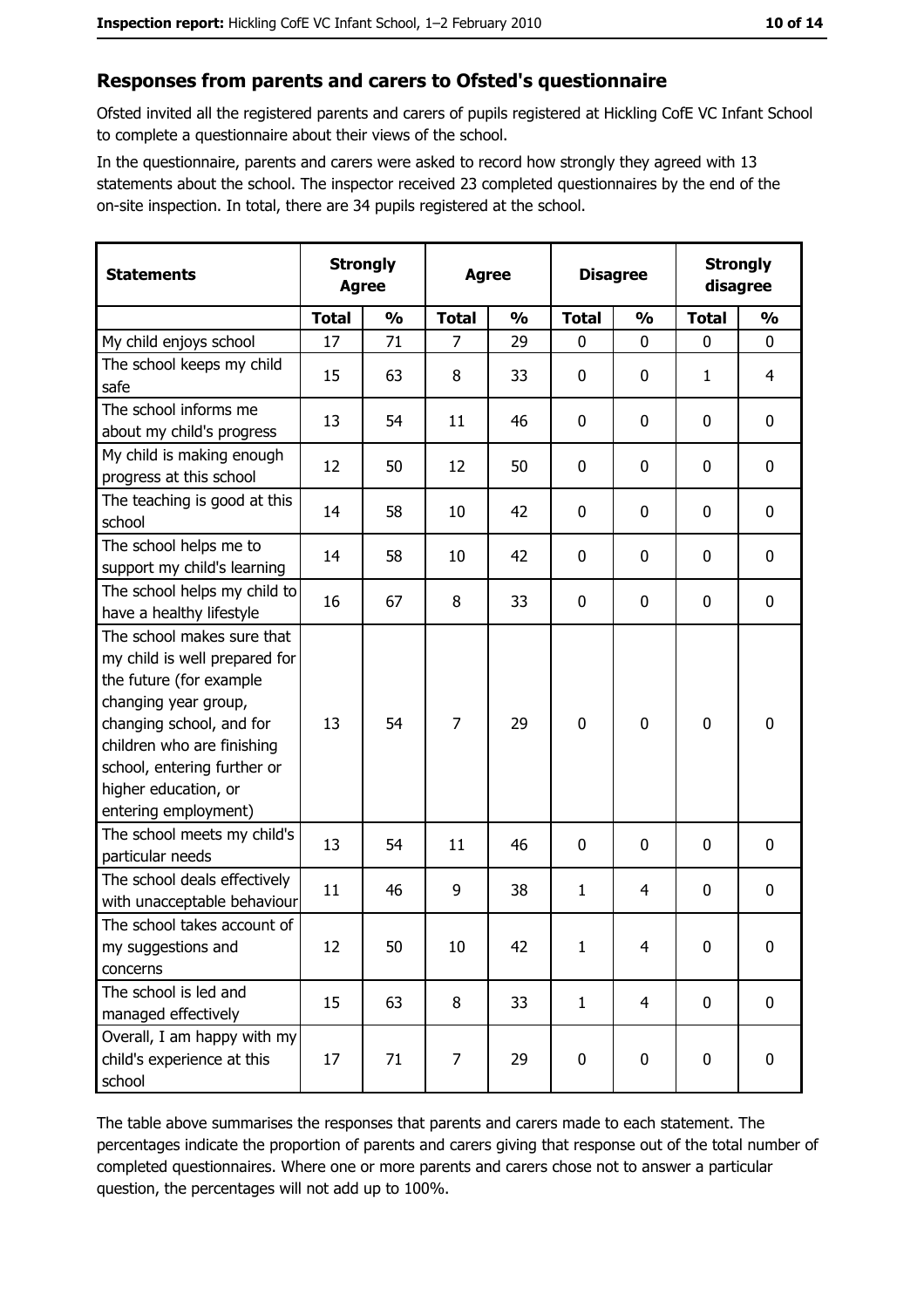# Glossary

| Grade   | <b>Judgement</b> | <b>Description</b>                                                                                                                                                                                                               |  |
|---------|------------------|----------------------------------------------------------------------------------------------------------------------------------------------------------------------------------------------------------------------------------|--|
| Grade 1 | Outstanding      | These features are highly effective. An oustanding<br>school provides exceptionally well for its pupils' needs.                                                                                                                  |  |
| Grade 2 | Good             | These are very positive features of a school. A school<br>that is good is serving its pupils well.                                                                                                                               |  |
| Grade 3 | Satisfactory     | These features are of reasonable quality. A satisfactory<br>school is providing adequately for its pupils.                                                                                                                       |  |
| Grade 4 | Inadequate       | These features are not of an acceptable standard. An<br>inadequate school needs to make significant<br>improvement in order to meet the needs of its pupils.<br>Ofsted inspectors will make further visits until it<br>improves. |  |

# What inspection judgements mean

## Overall effectiveness of schools inspected between September 2007 and July 2008

|                       | Overall effectiveness judgement (percentage of<br>schools) |      |                     |                   |
|-----------------------|------------------------------------------------------------|------|---------------------|-------------------|
| <b>Type of school</b> | <b>Outstanding</b>                                         | Good | <b>Satisfactory</b> | <b>Inadequate</b> |
| Nursery schools       | 39                                                         | 58   | 3                   | 0                 |
| Primary schools       | 13                                                         | 50   | 33                  | 4                 |
| Secondary schools     | 17                                                         | 40   | 34                  | 9                 |
| Sixth forms           | 18                                                         | 43   | 37                  | $\overline{2}$    |
| Special schools       | 26                                                         | 54   | 18                  | $\overline{2}$    |
| Pupil referral units  | 7                                                          | 55   | 30                  | 7                 |
| All schools           | 15                                                         | 49   | 32                  | 5                 |

New school inspection arrangements were introduced on 1 September 2009. This means that inspectors now make some additional judgements that were not made previously.

The data in the table above were reported in The Annual Report of Her Majesty's Chief Inspector of Education, Children's Services and Skills 2007/08.

Percentages are rounded and do not always add exactly to 100. Secondary school figures include those that have sixth forms, and sixth form figures include only the data specifically for sixth form inspection judgements.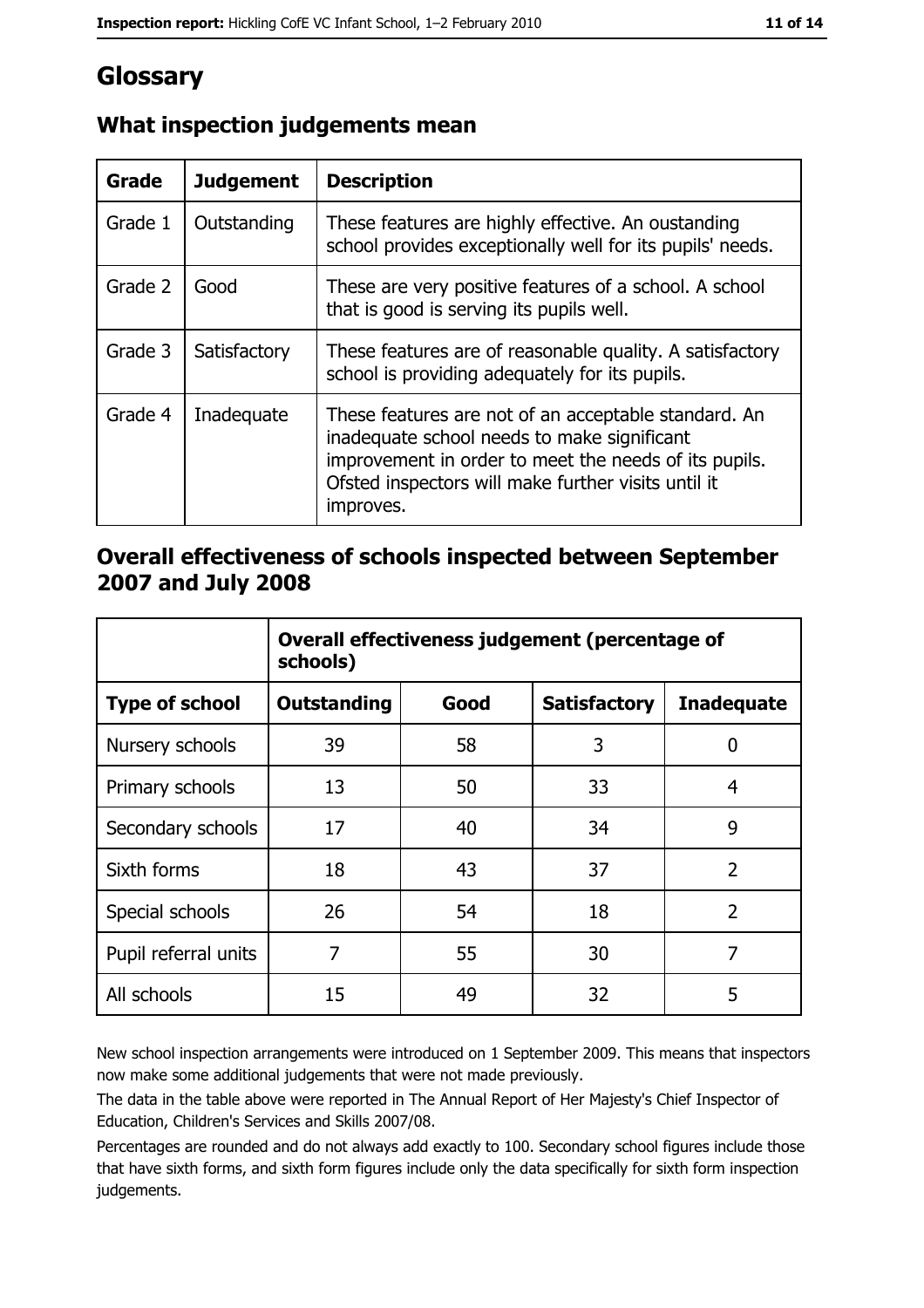# **Common terminology used by inspectors**

| Achievement:                  | the progress and success of a pupil in<br>their learning, development or training.                                                                                                                                                                                                                           |
|-------------------------------|--------------------------------------------------------------------------------------------------------------------------------------------------------------------------------------------------------------------------------------------------------------------------------------------------------------|
| Attainment:                   | the standard of the pupils' work shown by<br>test and examination results and in<br>lessons.                                                                                                                                                                                                                 |
| Capacity to improve:          | the proven ability of the school to<br>continue improving. Inspectors base this<br>judgement on what the school has<br>accomplished so far and on the quality of<br>its systems to maintain improvement.                                                                                                     |
| Leadership and management:    | the contribution of all the staff with<br>responsibilities, not just the headteacher,<br>to identifying priorities, directing and<br>motivating staff and running the school.                                                                                                                                |
| Learning:                     | how well pupils acquire knowledge,<br>develop their understanding, learn and<br>practise skills and are developing their<br>competence as learners.                                                                                                                                                          |
| <b>Overall effectiveness:</b> | inspectors form a judgement on a school's<br>overall effectiveness based on the findings<br>from their inspection of the school. The<br>following judgements, in particular,<br>influence what the overall effectiveness<br>judgement will be.                                                               |
|                               | The school's capacity for sustained<br>improvement.<br>Outcomes for individuals and groups<br>of pupils.<br>The quality of teaching.<br>The extent to which the curriculum<br>meets pupil's needs, including where<br>relevant, through partnerships.<br>The effectiveness of care, guidance<br>and support. |
| Progress:                     | the rate at which pupils are learning in<br>lessons and over longer periods of time. It<br>is often measured by comparing the<br>pupils' attainment at the end of a key<br>stage with their attainment when they<br>started.                                                                                 |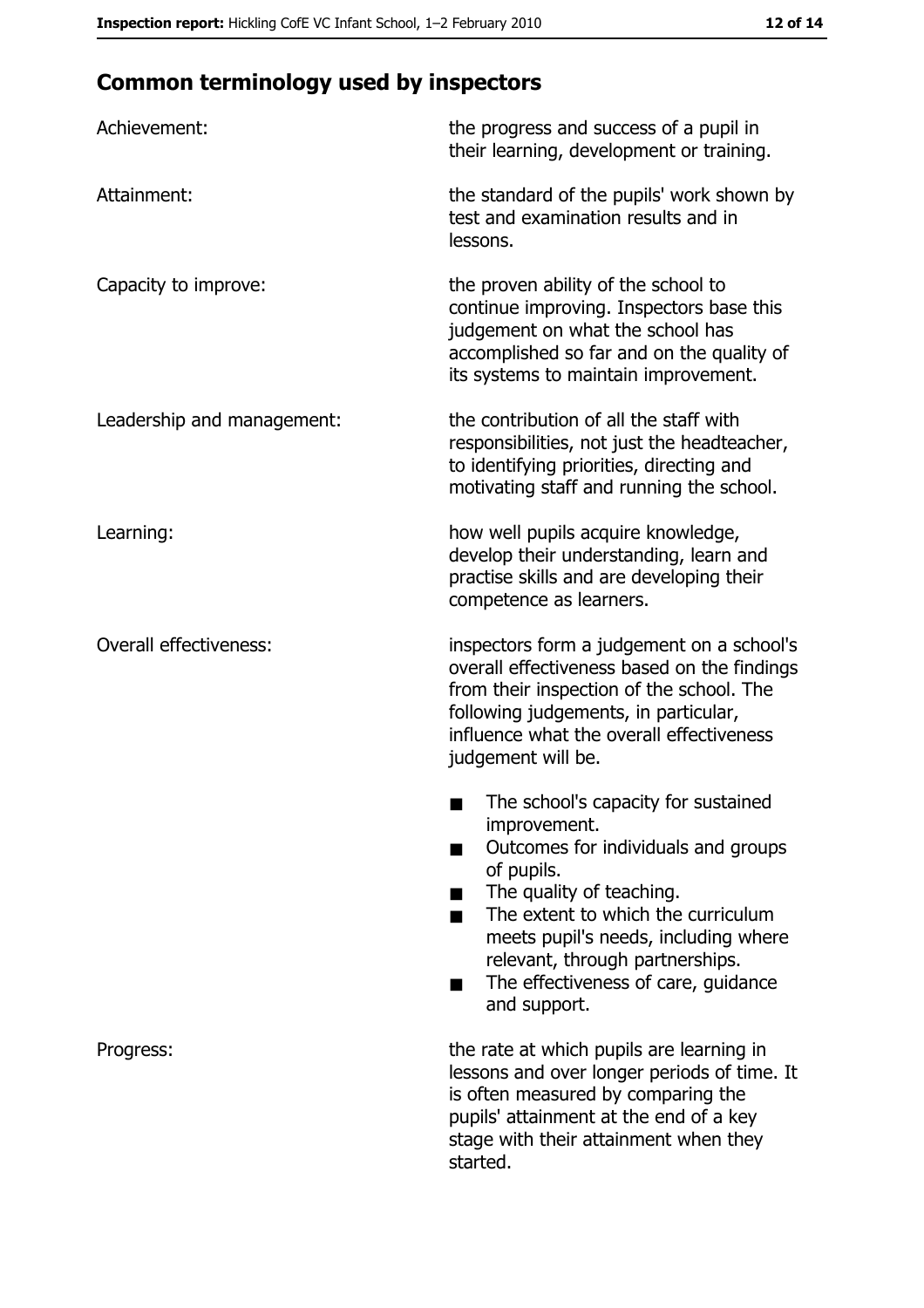This letter is provided for the school, parents and carers to share with their children. It describes Ofsted's main findings from the inspection of their school.



3 February 2010

Dear Pupils

Inspection of Hickling CofE VC Infant School, Norwich, NR12 0XX

I would like to thank you for making me feel so at home when I visited your lovely school recently. You told me lots about why you like school and learning, particularly staying fit, helping each other, using computers and the art and sports clubs. You could not really think of anything you did not like. I can see that you work hard and that you find learning fun.

You make good progress in learning because you have good teachers and teaching assistants who help you to do your best in lessons. Your behaviour and attitudes are good and I can see you all take very good care of each other. Your attendance is only satisfactory because some of you go on holiday in term-time. Your attainment is similar to that of pupils in other infant schools.

I have asked your teachers to make sure that your written work is always marked so that you know what you do well and how to improve what you find hard, without too much teacher help. I have also asked teachers to decide how well you are doing and set you regular targets to help you to make even better progress, so that you are always challenged to do your best and no-one is given work that is too easy. I would like you to work hard at improving your handwriting and making sure your work always looks neat. Finally, I have asked your teachers to share out some of the work that your headteacher has to do, so that he can perhaps spend a bit more time to enjoy being with you.

I am sure that you will continue to find learning fun at Hickling and rise to the challenges you will be set in the future.

Yours sincerely Judi Bedawi Lead inspector